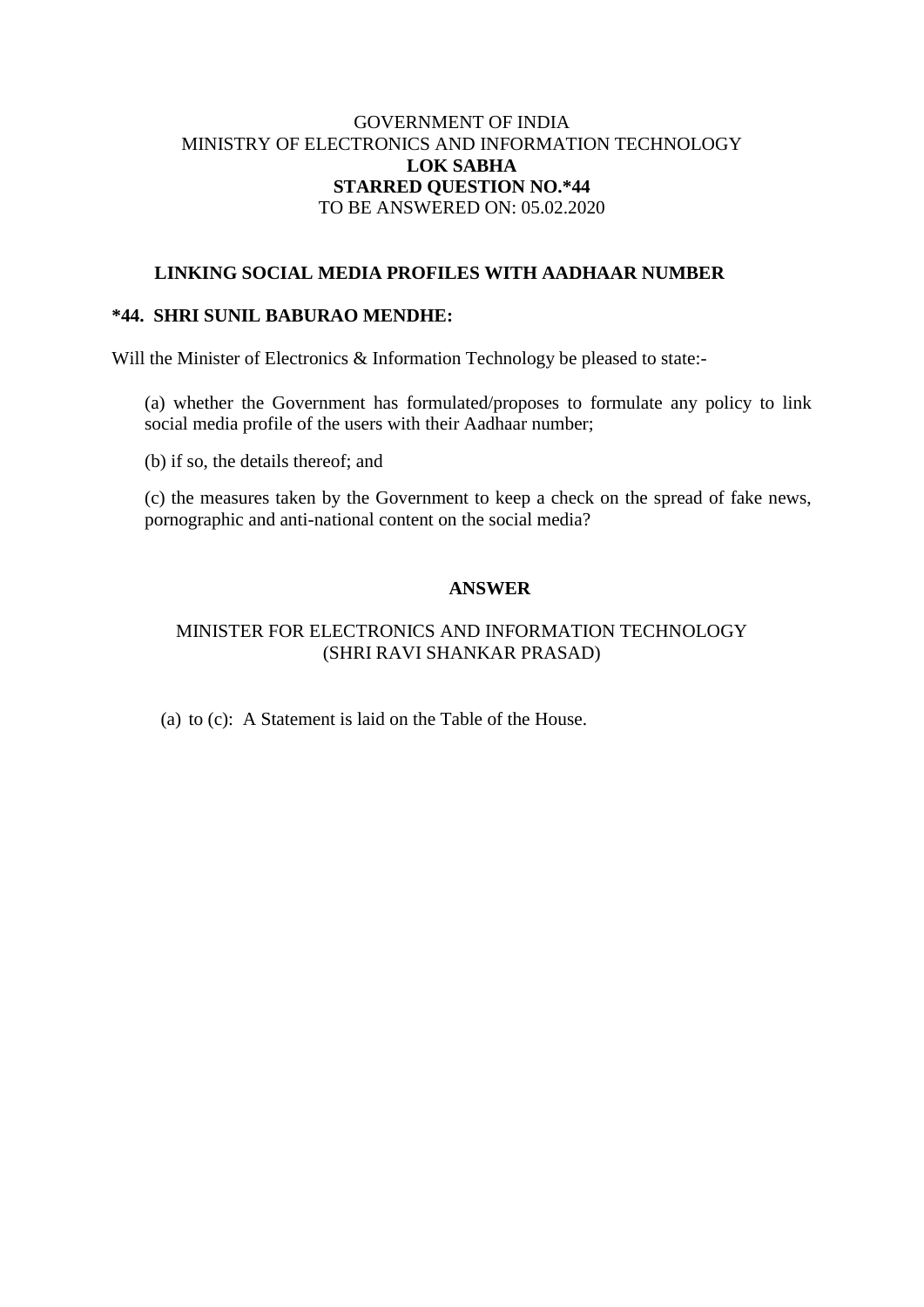# **STATEMENT REFERRED TO IN REPLY TO LOK SABHA STARRED QUESTION NO. \*44 FOR 05-02-2020 REGARDING LINKING SOCIAL MEDIA PROFILES WITH AADHAAR NUMBER**

**………**

(a): There is no proposal with Ministry of Electronics and Information Technology (MeitY) to link social media profiles of users with their Aadhaar number.

(b): Does not arise.

(c): Cyber space is a complex environment of people, software, hardware and services on the Internet. With a borderless cyberspace coupled with the possibility of instant communication and anonymity, the potential for misuse of cyberspace and social media platforms for criminal activities is a global issue. There are media reports about social media platforms being misused to spread rumours, fake news and defame public personalities.

The Information Technology (IT) Act, 2000 has provisions for removal/blocking of objectionable online content. Social media platforms are intermediaries as defined in the Act. Section 69A of the IT Act, 2000 empowers Government to block any information generated, transmitted, received, stored or hosted in any computer resource in the interest of sovereignty and integrity of India, defence of India, security of the State, friendly relations with foreign states or public order or for preventing incitement to the commission of any cognizable offence relating to above.

Further, section 79 of the Act provides that intermediaries are required to disable/remove unlawful content as and when brought to their knowledge by appropriate government or its agency or through a court order. The Information Technology (Intermediary Guidelines) Rules 2011 notified under this section require that the intermediaries, which includes social media platforms, shall observe due diligence while discharging their duties and shall inform the users of computer resources not to host, display, upload, modify, publish, transmit, update or share any information that is harmful, objectionable, and unlawful in any way.

Government has taken several steps to keep acheck on the spread of fake news, pornographic and antinational content via social media platforms. These, *inter alia*, include:

- (i) MeitY took note of media reportsabout spread of fake news, misinformation/disinformation on Internet particularly using social media platforms. MeitY interacted with social media platforms particularly WhatsApp. Further, social media platforms those have implemented a number of steps to address the issue of fake news propagated using their platform.
- (ii) Information Technology Act, 2000,*inter alia*, has provisions to deal with obscenity and pornography. Sections 66E, 67, and 67A of the Act provides for the punishment and fine for violation of privacy, publishing or transmitting of obscene material and publishing or transmitting of material containing sexually explicit material respectively in electronic form. Section 67B of the Act specifically provides stringent punishment for publishing, browsing or transmitting child pornography in electronic form
- (iii) Ministry of Home affairs (MHA) has issued a number of advisories which includes advisory on cyber-crime prevention and control dated 13.01.2018 and also an advisory on incidents of lynching by mobs in some States fueled by rumors of lifting/kidnapping of children dated 04.07.2018.
- (iv) Ministry of Electronics & Information Technology (MeitY) and Ministry of Home Affairs (MHA) as well as Police are in regular touch with various social media platforms to address the issues of